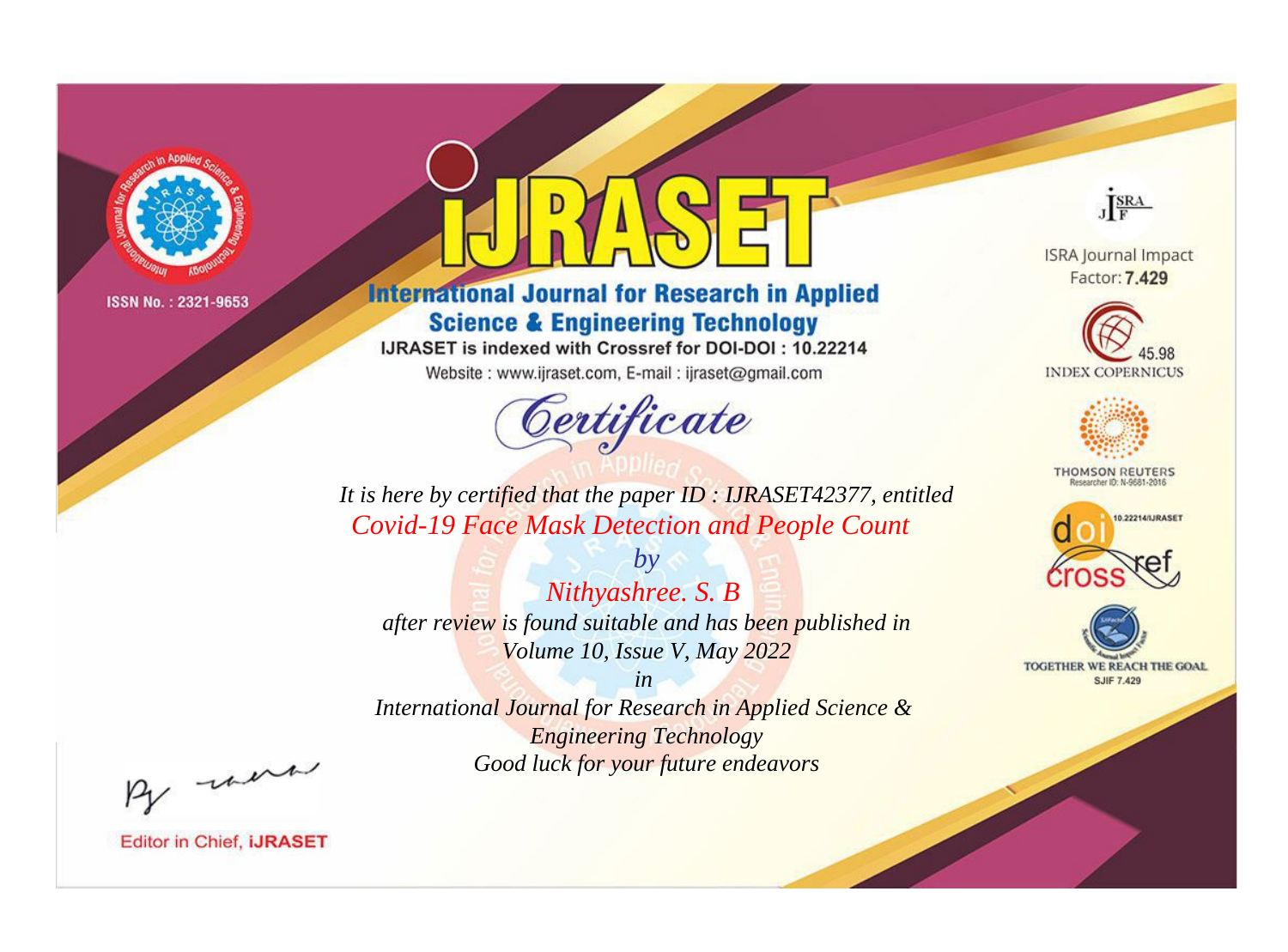

# **International Journal for Research in Applied Science & Engineering Technology**

IJRASET is indexed with Crossref for DOI-DOI: 10.22214

Website: www.ijraset.com, E-mail: ijraset@gmail.com



JERA

**ISRA Journal Impact** Factor: 7.429





**THOMSON REUTERS** 



TOGETHER WE REACH THE GOAL **SJIF 7.429** 

It is here by certified that the paper ID: IJRASET42377, entitled **Covid-19 Face Mask Detection and People Count** 

 $by$ Ramya Bharathi. R after review is found suitable and has been published in Volume 10, Issue V, May 2022

 $in$ International Journal for Research in Applied Science & **Engineering Technology** Good luck for your future endeavors

By morn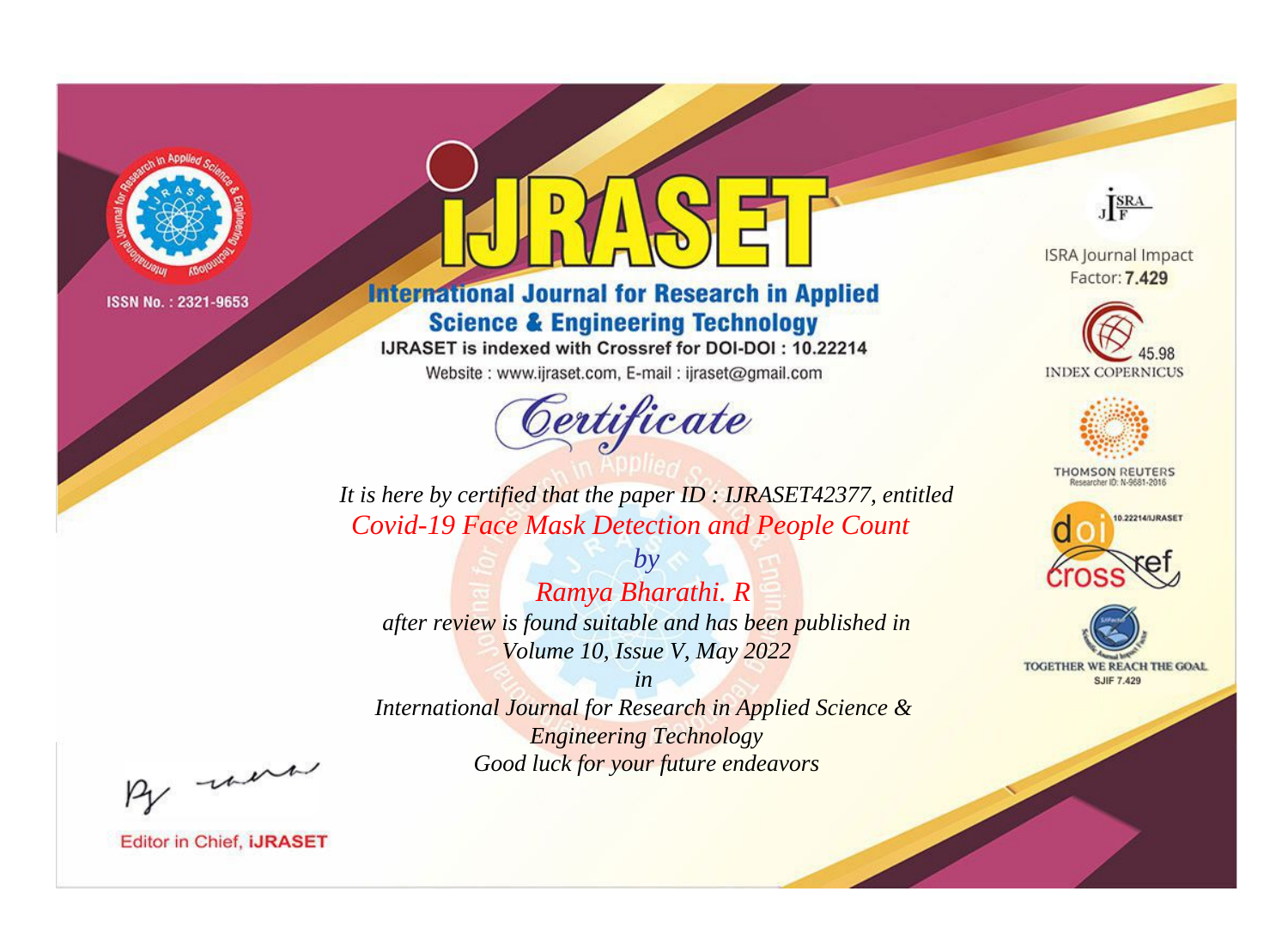

# **International Journal for Research in Applied Science & Engineering Technology**

IJRASET is indexed with Crossref for DOI-DOI: 10.22214

Website: www.ijraset.com, E-mail: ijraset@gmail.com



JERA

**ISRA Journal Impact** Factor: 7.429





**THOMSON REUTERS** 



TOGETHER WE REACH THE GOAL **SJIF 7.429** 

*It is here by certified that the paper ID : IJRASET42377, entitled Covid-19 Face Mask Detection and People Count*

*by Poe Pyae Hay Thar Monaa. A after review is found suitable and has been published in Volume 10, Issue V, May 2022*

*in* 

*International Journal for Research in Applied Science & Engineering Technology Good luck for your future endeavors*

By morn